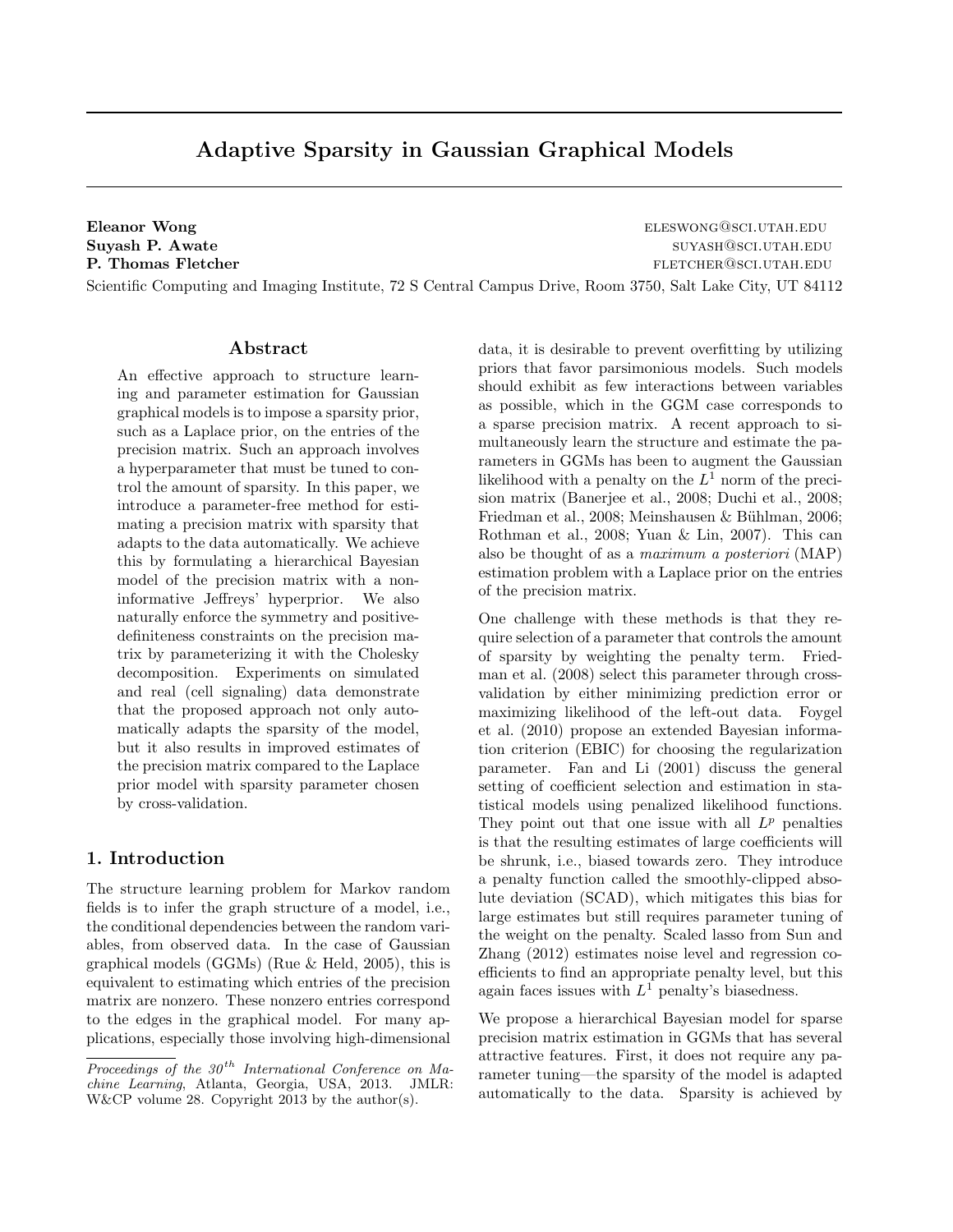modeling the precision matrix with a hierarchical scale mixture of Gaussians prior with a parameter-free Jeffreys' hyperprior. Second, we show that this hierarchical prior does not suffer from the bias problem inherent to  $L^1$  penalties. Finally, we naturally enforce the symmetry and positive-definiteness of the precision matrix by utilizing a Cholesky decomposition. Most importantly, we show empirically that our model estimates have improved performance over the widelyused GLASSO (Friedman et al., 2008) method with optimal sparsity parameter chosen by cross-validation. We test performance of the different estimators on simulated data, by measuring error to the correct solution, and on real data from a cell-signaling experiment, where we measure performance based on the ability of the trained model to explain a left-out test set.

# 2. Adaptively Sparse Precision Matrix Estimation

Let x denote the  $n \times d$  matrix of observed data, which we think of as realizations of a multivariate Gaussian random variable  $X = (X_1, \ldots, X_d) \sim N(0, \Omega^{-1})$ . Our goal is to estimate the precision matrix  $\Omega$ , while controlling the complexity of the model. First, we review the  $L^1$ -penalized likelihood approach for favoring sparse  $\Omega$  estimates. This is given by the estimation problem

$$
\hat{\Omega} = \arg\min_{\Omega} \ln |\Omega| - \text{tr}(\Omega S) - \rho \|\Omega\|_1,\tag{1}
$$

where S is the sample covariance matrix of x, and  $\rho$ is a parameter that controls the amount of sparsity. Due to its computational efficiency, the most popular algorithm for solving this estimation problem is the graphical least absolute shrinkage and selection operator (GLASSO) method (Friedman et al., 2008). This is equivalent to a MAP estimate with a Laplacian prior on the entries of  $\Omega$ . That is,  $\Omega_{ij} \sim \text{Laplace}(0, \lambda)$ , with  $\lambda = 2\rho/n$ , which gives the prior density

$$
p(\Omega|\lambda) = \left(\frac{\lambda}{2}\right)^d \exp\left(-\lambda\|\Omega\|_1\right).
$$

In this section we formulate a Bayesian hierarchical model that is designed to induce sparsity on  $\Omega$  while removing the need for parameter tuning. We begin with a discussion of a natural parameterization of the Gaussian likelihood using the Cholesky decomposition. Next, we formulate a hierarchical prior on the entries of  $\Omega$ , which extends the adaptive sparsity prior developed in (Figueiredo, 2003) for sparse regression problems. Finally, we develop a MAP estimation procedure using the Expectation Maximization (EM) algorithm,

which we show has closed-form coordinate ascents for the maximization step.

## 2.1. Gaussian Likelihood Parameterized by the Cholesky Decomposition

Denote the Cholesky decomposition of  $\Omega$  as  $\Omega = LL^T$ , where  $L$  is lower triangular. Using this decomposition, the multivariate Gaussian model can be naturally formulated in the form of a regression problem (Rue & Held, 2005). Define the coefficients  $\beta_{ij} = -L_{ij}/L_{jj}$ and the precision of  $X_j$  as  $\omega_j = 1/\sigma_j^2 = L_{jj}^2$ . Then the lower triangular entries of  $\Omega$  are given by

$$
\Omega_{ij} = \sum_{k=1}^{j} L_{ik} L_{jk} = \sum_{k=1}^{j} \beta_{ik} \beta_{jk} \omega_k, \quad \text{for } i \ge j. \tag{2}
$$

Now the multivariate Gaussian model  $N(0, \Omega^{-1})$  is equivalent to the set of regression problems,

$$
X_j = \mu_j + \sum_{i>j} \beta_{ij} (X_i - \mu_i) + \epsilon_j,
$$
  

$$
\epsilon_j \sim N(0, \omega_j^{-1}), \qquad j = 1, ..., d.
$$
 (3)

We use these  $\beta_{ij}$  and  $\omega_j$  coefficients to parameterize the Gaussian precision matrix in our proposed model. This formulation naturally enforces the symmetry and positive-definiteness of the precision matrix. The matrix  $\Omega = LL^T$  is clearly symmetric for any choice of coefficients. Also, the  $\omega_i$  coefficients are the eigenvalues of  $\Omega$ , so  $\Omega$  being positive-definite is equivalent to the  $\omega_i$  being strictly positive. This is satisfied for any reasonable prior that does not shrink the  $\omega_i$  to zero, which we demonstrate holds for our model below.

A more practical form of the multivariate Gaussian likelihood utilizes the sufficient statistic, the sample covariance matrix S. Computations involving the sample covariance matrix are more efficient than those using the full data matrix (which is typically larger). The multivariate Gaussian log-likelihood is given by

$$
\ell(\Omega|x) \propto n \ln |\Omega| - n \operatorname{tr}(\Omega S).
$$

Note that the Gaussian likelihood written this way would technically involve the biased sample covariance matrix, i.e., with a factor of  $(1/n)$ . We rewrite this form of the Gaussian log-likelihood in terms of the  $\beta$ and  $\omega$  coefficients as

$$
\ell(\beta, \omega | x) \propto n \sum_{j=1}^{d} \ln \omega_j - n \sum_{i=1}^{d} \sum_{j=1}^{d} \Omega_{ij} S_{ij}
$$
\n
$$
= n \sum_{j=1}^{d} \ln \omega_j - n \sum_{i=1}^{d} \left( 2 \sum_{j=1}^{i-1} \sum_{k=1}^{j} S_{ij} \beta_{ik} \beta_{jk} \omega_k + \sum_{k=1}^{i} S_{ii} \beta_{ik}^2 \omega_k \right)
$$
\n
$$
(5)
$$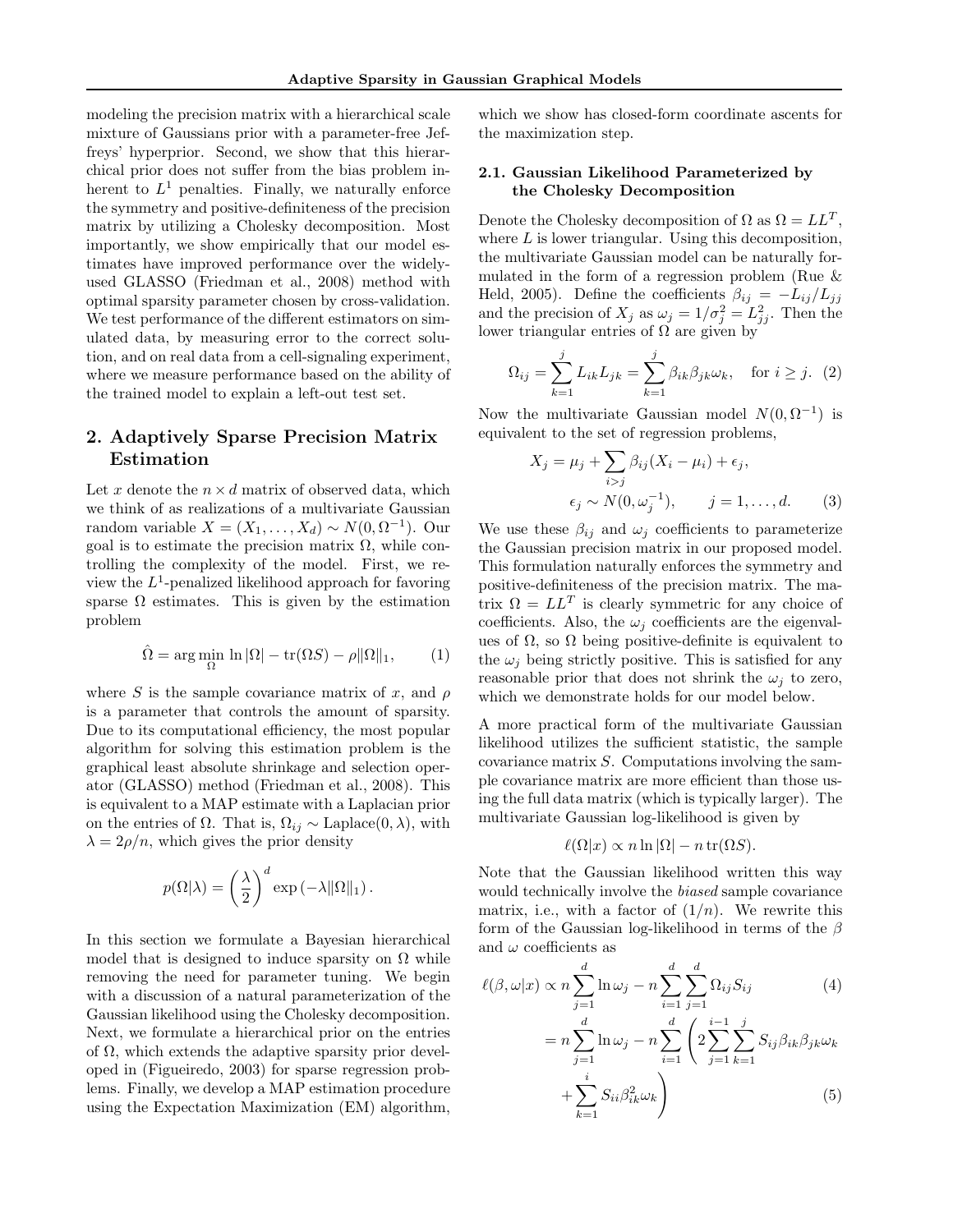The two terms inside the parentheses of (5) correspond to the off-diagonal terms in  $\Omega$ , which arise in pairs, and the diagonal terms, which appear just once.

#### 2.2. Adaptive Sparsity Prior

As first described by Andrews and Mallows (1974), the Laplace distribution is equivalent to the marginal distribution of a scale mixture of Gaussians, with exponential scale distribution. More specifically, let  $\theta$  be a random variable with the hierarchical distribution

$$
p(\theta|\tau) \sim N(0, \tau),
$$
  

$$
p(\tau|\gamma) \sim \text{Exp}\left(\frac{\gamma}{2}\right).
$$

Then the marginal distribution of  $\theta$  with respect to  $\gamma$ integrates to

$$
p(\theta|\gamma) = \int_0^\infty p(\theta|\tau)p(\tau|\gamma)d\tau
$$
  
= 
$$
\frac{\sqrt{\gamma}}{2} \exp(-\sqrt{\gamma}|\theta|),
$$

giving us the Laplace distribution with  $\rho = \sqrt{\gamma}/2$ .

The level of sparsity in LASSO regression depends upon the parameter on the  $L^1$  penalty. In this hierarchical-Bayes context, sparsity is controlled by  $\gamma$ . Figueiredo (2003) has proposed to remove  $\gamma$  by replacing the exponential hyperprior on  $\tau$  by a Jeffreys' noninformative hyperprior, i.e.,

$$
p(\tau) \propto \frac{1}{\tau}
$$

This is equivalent to a log penalty on  $\theta$ , which yields sparse solutions and is nearly unbiased for large coefficients. Although this hyperprior is improper, it has the advantages that it is scale-invariant and parameterfree. This modified hierarchical model is no longer equivalent to the Laplace prior, but has been shown in (Figueiredo, 2003) to be effective in regression and classification problems. The same hierarchical prior has also been used by Park and Casella (2008) in a Bayesian formulation of the LASSO model for regression. Adopting this prior for the Gaussian precision matrix estimation problem, we use the following hierarchical model for an adaptive sparsity estimation of Ω:

$$
X \sim N(0, \Omega),
$$
  
\n
$$
\Omega_{ij} \sim N(0, \tau_{ij}), \quad \text{for } i > j,
$$
  
\n
$$
p(\tau_{ij}) \propto \frac{1}{\tau_{ij}}.
$$
 (6)

Notice that we only put a prior on the off-diagonal entries of  $\Omega$ . In other words, we do not seek to shrink

the diagonal elements, although the model could easily be changed to include this. In what follows, we will treat the  $\tau_{ij}$  as latent variables that are integrated out. This leaves us with a posterior  $p(\Omega|x)$  that does not have any parameters that need to be tuned, which is a main advantage over the Laplace prior.

Also, the following simple example demonstrates that the hierarchical model in (6) does not suffer from the bias problem for large coefficients that plagues the Laplace prior. We note that this approximate unbiasedness of the MAP estimate comes at the cost of a non-convex posterior function. As Fan and Li (2001) show, convex penalty functions cannot simultaneously satisfy the properties of sparsity, continuity, and approximate unbiasedness. Consider a  $2 \times 2$  sample covariance matrix,

$$
S = \begin{pmatrix} 1 & s \\ s & 1 \end{pmatrix}^{-1},
$$

where s is a scalar parameter satisfying  $|s| < 1$ to ensure positive-definiteness. Then the maximumlikelihood estimate (MLE) of  $\Omega$  is just given by the inverse of S. Now consider the  $L^1$ -penalized Gaussian likelihood model in  $(1)$ , but with the  $L<sup>1</sup>$  penalty only on the off-diagonal element,  $\Omega_{12} = \Omega_{21}$ . Because the diagonal entries of  $\Omega$  will remain equal, we can parameterize  $\Omega$  with two unknown coefficients  $a = \Omega_{11} = \Omega_{22}$ and  $b = \Omega_{12} = \Omega_{21}$ . Then the estimate of  $\Omega$  under the  $L^1$ -penalized likelihood is

$$
\hat{\Omega} = \begin{pmatrix} \hat{a} & \hat{b} \\ \hat{b} & \hat{a} \end{pmatrix} \n= \arg \max_{(a,b)} n \ln(a^2 - b^2) \n-2n(aS_{11} + bS_{12}) - |b|.
$$
\n(7)

The solution to this problem for the two unique entries a, b of  $\Omega$  is shown in Figure 1 for varying values of the parameter s in the sample covariance and for a sample size of  $n = 10$ . This is compared to the MLE solution, which has solution  $\hat{a} = 1$  and  $\hat{b} = s$ , and to the MAP estimate of the posterior under the proposed model (6). The proposed model estimate was computed using the EM algorithm described in the next subsection. There are two important features to notice in these plots. First, the  $L^1$  solution for the off-diagonal b entry gives the familiar "soft-threshold" rule, which forces the estimate to be zero below some threshold, but is biased towards zero by an additive constant for larger coefficient values. Second, the diagonal  $\alpha$  entry is nearly perfect (error within  $10^{-4}$ ) for the proposed MAP estimate, while the  $a$  estimate for the  $L^1$  penalty estimate is biased downwards away from  $s = 0$ . This is the case even though there is no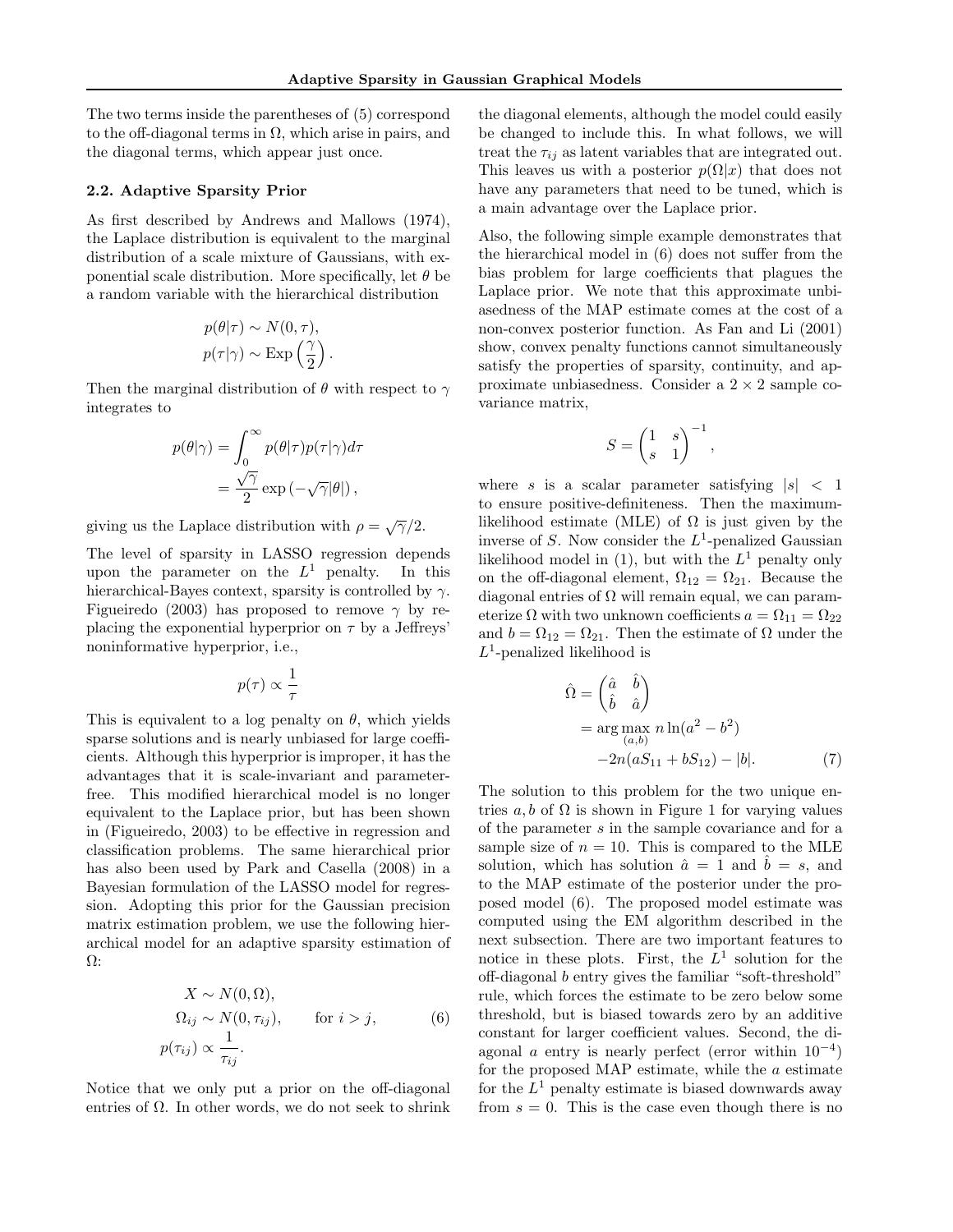

Figure 1. Comparison of estimates corresponding to Gaussian likelihood (dotted line), Laplace prior (dashed line), and proposed hierarchical prior (solid line) for the  $2 \times 2$  matrix example. Estimates of both the diagonal entry (left plot) and off-diagonal entry (right plot) are shown.

 $L<sup>1</sup>$  penalty directly on the a entry, and it arises from the interaction between  $a$  and  $b$  in the log-determinant term in (7).

does not depend on  $\tau$ , and the log-prior, which does. Then the Q function breaks into two terms,

 $\alpha(8, 18)$ 

#### 2.3. Expectation Maximization Algorithm

We develop an EM algorithm to estimate a sparse  $\Omega$ as the maximizer of the posterior defined in (6). Although the prior on the precision matrix in (6) is written in terms of the entries  $\Omega_{ij}$ , we will find it convenient to rewrite this in terms of the  $\beta_{ij}$  and  $\omega_j$  coefficients discussed in Section 2.1. We can pass back and forth between the two parameterization of  $\Omega$  using the relationship (2).

E step: The EM algorithm iteratively maximizes the Q function, which is a lower bound on the logposterior,  $\ln p(\beta, \omega|x)$ , that we wish to maximize. The Q function is defined as the expectation over the latent variables  $\tau_{ij}$  of the complete log-posterior, given the current estimate of the parameters at iteration  $t$ , which we denote  $\hat{\beta}_{(t)}, \hat{\omega}_{(t)}$ . Thus, we have

$$
Q(\beta, \omega | \hat{\beta}_{(t)}, \hat{\omega}_{(t)})
$$
  
= 
$$
\sum_{i=1}^{d} \sum_{j=1}^{i-1} \int \ln p(\beta, \omega | x, \tau_{ij}) p(\tau_{ij} | x, \hat{\beta}_{(t)}, \hat{\omega}_{(t)}) d\tau_{ij}.
$$

We can split the complete log-posterior inside the integral above into the sum of the log-likelihood, which

$$
Q(\beta, \omega | \hat{\beta}_{(t)}, \hat{\omega}_{(t)}) = \ell(\beta, \omega | x) + E(\beta, \omega), \qquad (8)
$$

where  $\ell(\beta, \omega|x)$  is the log-likelihood given by (4), and  $E(\beta,\omega)$  corresponds to the integral of the log-prior term. It is given by

$$
E(\beta,\omega) = \sum_{i=1}^{d} \sum_{j=1}^{i-1} \int \ln p(\beta,\omega|\tau_{ij}) p(\tau_{ij}|x,\hat{\beta}_{(t)},\hat{\omega}_{(t)}) d\tau_{ij}
$$
  
\n
$$
= \sum_{i=1}^{d} \sum_{j=1}^{i-1} \int \ln p(\Omega_{ij}|\tau_{ij}) p(\tau_{ij}|x,\hat{\Omega}_{ij(t)}) d\tau_{ij}
$$
  
\n
$$
= \sum_{i=1}^{d} \sum_{j=1}^{i-1} \frac{\int \frac{1}{2} \tau_{ij}^{-2} \Omega_{ij}^{2} N(\hat{\Omega}_{ij(t)}|0, \tau_{ij}^{-1}) d\tau_{ij}}{\int \tau_{ij}^{-1} N(\hat{\Omega}_{ij(t)}|0, \tau_{ij}^{-1}) d\tau_{ij}}
$$
  
\n
$$
= \sum_{i=1}^{d} \sum_{j=1}^{i-1} \hat{\Omega}_{ij(t)}^{-2} \Omega_{ij}^{2}
$$
  
\n
$$
= \sum_{i=1}^{d} \sum_{j=1}^{i-1} \hat{\Omega}_{ij(t)}^{-2} \left( \sum_{k=1}^{j} \beta_{ik} \beta_{jk} \omega_k \right)^2.
$$

Here we have used (2) in the last line to write the final expression in terms of the  $\beta$  and  $\omega$  coefficients. The evaluation of the integral above follows the same derivation as in (Figueiredo, 2003).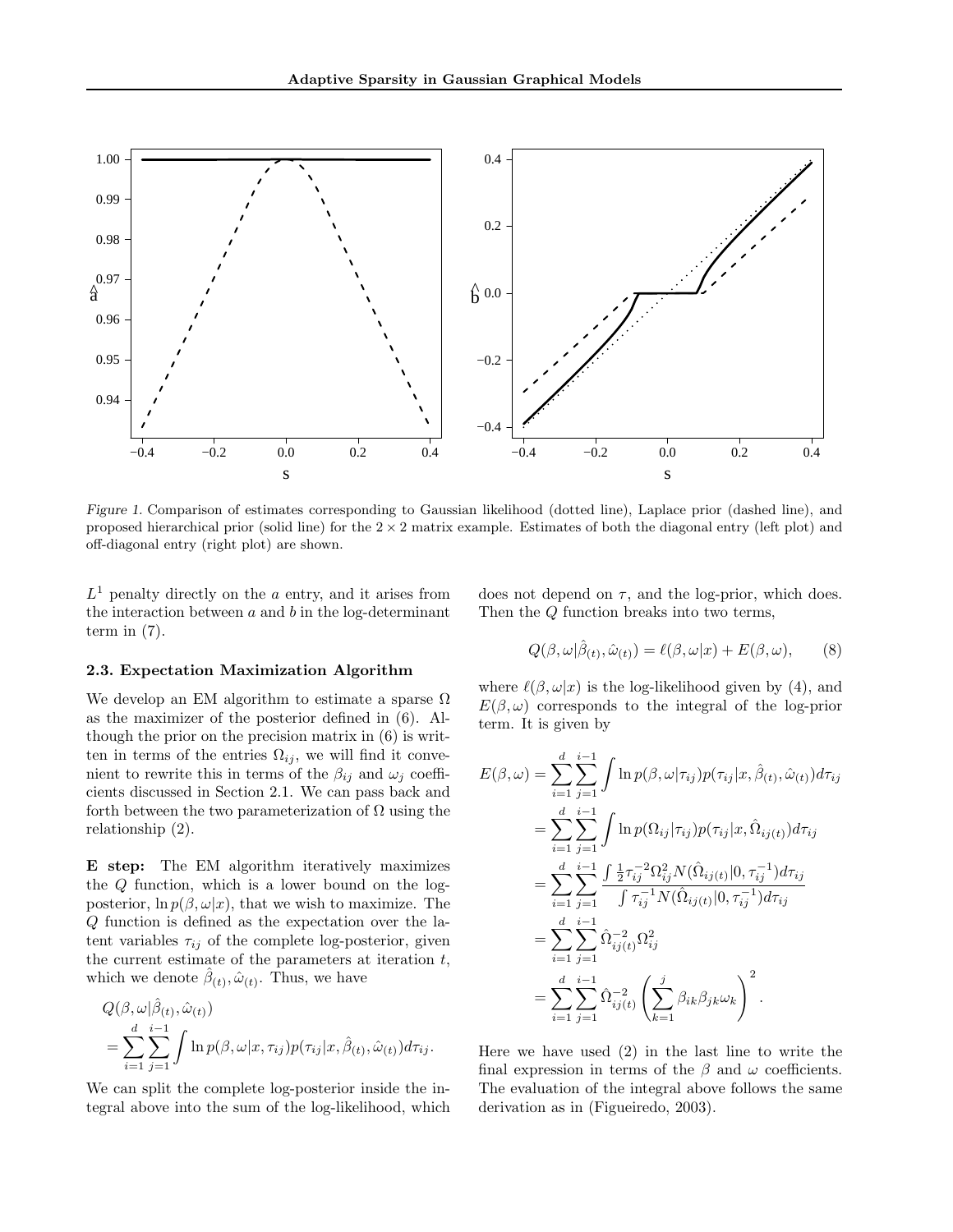M step: The maximization step cannot be done in closed form for the entire set of  $\beta$  and  $\omega$  coefficients at once. However, we derive a closed-form solution for the maximization of  $Q$  along a single coordinate at a time, i.e., a single  $\beta_{ij}$  or  $\omega_j$ , keeping the other coordinates fixed. We begin by taking the derivate of the Q function (8) with respect to the  $\beta_{ab}$ . First, the derivative of the log-likelihood term is given by

$$
\frac{d}{d\beta_{ab}}\ell(\beta,\omega|x) = -2n\left(\sum_{j=1}^{a-1} S_{aj}\beta_{jb}\omega_b + S_{aa}\beta_{ab}\omega_b\right)(9)
$$

Next, the derivative of the  $E$  term in the  $Q$  function is given by

$$
\frac{d}{d\beta_{ab}}E(\beta,\omega) = 2\sum_{j=b}^{a-1} \frac{\beta_{jb}\omega_b}{|\hat{\Omega}_{aj(t)}|^2} \sum_{k=1}^j \beta_{ak}\beta_{jk}\omega_k
$$

$$
+2\sum_{i=a+1}^d \frac{\beta_{ib}\omega_b^2}{|\hat{\Omega}_{ia(t)}|^2} \sum_{k=1}^a \beta_{ik}\beta_{ak}\omega_k(10)
$$

Both equations (9) and (10) are linear in  $\beta_{ab}$ . So, maximization of the Q function with respect to  $\beta_{ab}$  is equivalent to solving a linear equation  $k_1\beta_{ab} + k_0 = 0$ , that is, setting  $\beta_{ab} = -k_0/k_1$ , with

$$
k_0 = -2n \sum_{j=1}^{a-1} S_{aj} \beta_{jb} \omega_b
$$
  
+2 
$$
\sum_{j=b}^{a-1} \frac{\beta_{jb} \omega_b}{|\hat{\Omega}_{aj(t)}|^2} \sum_{\substack{k=1 \ k \neq b}}^{j} \beta_{ak} \beta_{jk} \omega_k
$$
  
+2 
$$
\sum_{i=a+1}^{d} \frac{\beta_{ib} \omega_b}{|\hat{\Omega}_{ia(t)}|^2} \sum_{\substack{k=1 \ k \neq b}}^{a} \beta_{ik} \beta_{ak} \omega_k,
$$
(11)

$$
k_1 = -2nS_{aa}\omega_b + 2\omega_b^2 \left(\sum_{j=b}^{a-1} \frac{\beta_{jb}^2}{|\hat{\Omega}_{aj(t)}|^2} + \sum_{i=a+1}^d \frac{\beta_{ib}^2}{|\hat{\Omega}_{ia(t)}|^2}\right). (12)
$$

Next, the derivative of Q with respect to  $\omega_m$  is

$$
\frac{dQ}{d\omega_m} = \frac{n}{\omega_m} - n \sum_{i=1}^d \left( 2 \sum_{j=1}^{i-1} S_{ij} \beta_{im} \beta_{jm} - S_{ii} \beta_{im}^2 \right)
$$

$$
- \sum_{j=m}^{d-1} \sum_{i=j+1}^d \frac{2 \beta_{im} \beta_{jm}}{|\hat{\Omega}_{ij(t)}|^2} \left( \sum_{k=1}^j \beta_{ik} \beta_{jk} \omega_k \right).
$$

Setting to zero and multiplying through by  $\omega_m$ , this becomes a quadratic in  $\omega_m$ . So, the maximum of Q

with respect to  $\omega_m$  is a solution to the equation  $c_2\omega_m^2 +$  $c_1\omega_m + c_0 = 0$ , with

$$
c_{0} = n,
$$
\n
$$
c_{1} = -n \sum_{i=1}^{d} \left( 2 \sum_{j=1}^{i-1} S_{ij} \beta_{im} \beta_{jm} - S_{ii} \beta_{im}^{2} \right)
$$
\n
$$
- \sum_{j=m}^{d-1} \sum_{i=j+1}^{d} \frac{2 \beta_{im} \beta_{jm}}{|\hat{\Omega}_{ij}(t)|^{2}} \left( \sum_{\substack{k=1 \ k \neq m}}^{j} \beta_{ik} \beta_{jk} \omega_{k} \right), (14)
$$

$$
c_2 = -\sum_{j=m}^{d-1} \sum_{i=j+1}^{d} \frac{2\beta_{im}^2 \beta_{jm}^2}{|\hat{\Omega}_{ij(t)}|^2}.
$$
 (15)

Notice that  $c_2$  is always negative, and thus the discriminant of the quadratic formula,  $c_1^2 - 4c_0c_2$ , is always positive, and both solutions are real. Also, the fact that  $c_0$  is always nonzero ensures that  $\omega_m = 0$  is never a solution, and therefore the estimate  $\Omega$  is guaranteed to remain strictly positive-definite. An important implementation detail is that many of the entries of  $\hat{\Omega}_{(t)}$  will be driven to zero, but we need to divide by them in the above calculations. A similar issue arises in quadratic approximations of penalized likelihoods. Following the approach in (Hunter  $&$  Li, 2005), we add a small epsilon to the denominator to ensure numerical stability. This gives the following fast gradient ascent algorithm, which iterates over each coordinate and updates them one at a time using the above equations (linear in  $\beta_{ab}$  and quadratic in  $\omega_m$ ).

Algorithm 1 Expectation Maximization for Sparse Gaussian Estimation

Input: Sample covariance matrix S

- 1. Initialize  $\hat{\beta}, \hat{\omega}$  to MLE, given by solutions to the d regression problems in (3)
- 2. Use (2) to initialize  $\hat{\Omega}_{(0)}$
- 3. Until convergence, i.e., until gradient is zero:
	- a. Set each  $\hat{\beta}_{ab} = -k_0/k_1$ , using (11), (12). b. Set each  $\hat{\omega}_m = (c_2 + \sqrt{c_1^2 - 4c_2c_0})/2c_2$ , using (13), (14), (15).
	- c. Update  $\hat{\Omega}_{(t)}$ , using (2)

### 3. Experiments

#### 3.1. Simulated Data

We generate data from a range of precision matrices of varying size and sparsity levels and compare our results with that of ordinary least squares (OLS), i.e., the Gaussian MLE, and GLASSO. The sizes of the precision matrices are  $d^2 = 10^2$ ,  $20^2$ , and  $40^2$ . We test on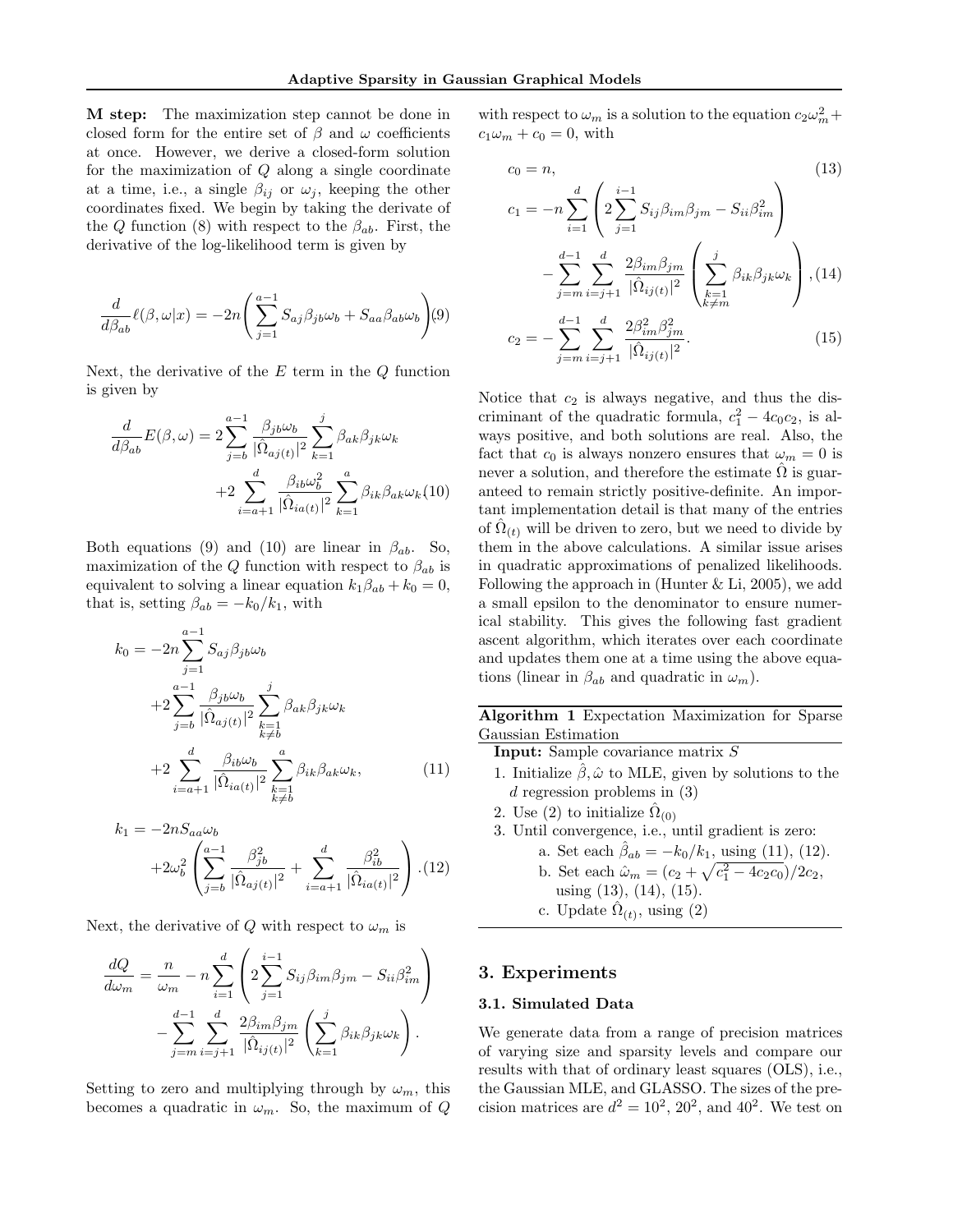| <b>MATRIX SIZE</b>                   | 10x10 |                    |        | 20x20      |        |        | 40x40 |       |                   |
|--------------------------------------|-------|--------------------|--------|------------|--------|--------|-------|-------|-------------------|
| % L NONZERO                          | $5\%$ | 10%                | $20\%$ | $5\%$      | 10%    | $20\%$ | $5\%$ | 10%   | $20\%$            |
| $_{OLS}$                             | 1.008 | 1.502              | 2.569  | 1.387      | 2.031  | 2.788  | 1.335 | 3.063 | 4.367             |
| <b>GLASSO</b>                        | 0.689 | 2.176              | 2.501  | 1.370      | 1.978  | 2.702  | 1.308 | 2.901 | 4.084             |
| PROPOSED                             | 0.420 | 0.942              | 1.614  | 0.529      | 1.010  | 1.628  | 0.457 | 1.538 | 3.395             |
|                                      |       |                    |        |            |        |        |       |       |                   |
| NONZERO ERROR                        |       |                    |        |            |        |        |       |       |                   |
| <b>MATRIX SIZE</b>                   |       | 10x10              |        |            | 20x20  |        |       | 40x40 |                   |
| <b>% L NONZERO</b>                   | $5\%$ | $10\%$             | $20\%$ | $5\%$      | 10%    | $20\%$ | $5\%$ | 10%   | $20\%$            |
| $_{OLS}$                             | 0.142 | 0.211              | 0.341  | 0.109      | 0.173  | 0.178  | 0.054 | 0.097 | 0.129             |
| <b>GLASSO</b>                        | 0.163 | 0.418              | 0.330  | 0.106      | 0.168  | 0.172  | 0.052 | 0.091 | 0.121             |
| PROPOSED                             | 0.112 | 0.184              | 0.242  | 0.084      | 0.116  | 0.121  | 0.040 | 0.071 | 0.117             |
|                                      |       |                    |        |            |        |        |       |       |                   |
|                                      |       |                    |        | ZERO ERROR |        |        |       |       |                   |
| <b>MATRIX SIZE</b>                   |       | $\overline{10x10}$ |        |            | 20x20  |        |       | 40x40 |                   |
| % L NONZERO                          | $5\%$ | $10\%$             | $20\%$ | $5\%$      | $10\%$ | $20\%$ | $5\%$ | 10%   | $20\%$            |
| OLS.                                 | 0.092 | 0.117              | 0.158  | 0.063      | 0.076  | 0.096  | 0.031 | 0.067 | 0.082             |
| GLASSO                               | 0.031 | 0.044              | 0.156  | 0.063      | 0.075  | 0.094  | 0.030 | 0.063 | 0.076             |
| PROPOSED                             | 0.010 | 0.010              | 0.010  | 0.002      | 0.012  | 0.015  | 0.000 | 0.005 | 0.014             |
| <b>% NONZERO PREDICTION ACCURACY</b> |       |                    |        |            |        |        |       |       |                   |
| <b>MATRIX SIZE</b>                   |       | 10x10              |        |            | 20x20  |        |       | 40x40 |                   |
| % L NONZERO                          | $5\%$ | $10\%$             | $20\%$ | $5\%$      | $10\%$ | $20\%$ | $5\%$ | 10%   | $\overline{20\%}$ |
| <b>OLS</b>                           | 100.0 | 100.0              | 100.0  | 100.0      | 100.0  | 100.0  | 100.0 | 100.0 | 99.99             |
| <b>GLASSO</b>                        | 100.0 | 99.62              | 100.0  | 100.0      | 100.0  | 99.94  | 100.0 | 99.78 | 99.98             |
| PROPOSED                             | 100.0 | 79.23              | 83.18  | 89.74      | 91.94  | 78.20  | 93.69 | 85.46 | 87.41             |
|                                      |       |                    |        |            |        |        |       |       |                   |
| % ZERO PREDICTION ACCURACY           |       |                    |        |            |        |        |       |       |                   |
| <b>MATRIX SIZE</b>                   |       | 10x10              |        |            | 20x20  |        |       | 40x40 |                   |
| % L NONZERO                          | $5\%$ | $10\%$             | $20\%$ | $5\%$      | $10\%$ | $20\%$ | $5\%$ | 10%   | $20\%$            |
| <b>OLS</b>                           | 0.12  | 0.14               | 0.00   | 0.25       | 0.18   | 0.14   | 0.35  | 0.12  | 0.17              |

GLASSO 57.56 44.86 0.27 0.46 0.43 0.43 0.85 1.18 1.33 Proposed 100.0 99.59 98.75 99.59 96.77 95.27 99.99 96.82 94.29

| <i>Table 1.</i> Results on simulated data. |  |  |
|--------------------------------------------|--|--|
| FROBENIUS NORM OF ERRORS                   |  |  |

may not be numerically exactly zero. To differentiate between truly nonzero entries and zero entries that numerically off, we maximize the posterior with respect to a numerical zero threshold value (i.e., a value for which all entries numerically smaller get set to zero). We stress that this is simply part of the optimization process, and that the MAP estimates do truly produce sparse solutions. In all experiments initializing from the OLS solution, the EM algorithm converges to a local maximum that is better than the GLASSO and OLS solutions. This improvement in the solutions says that we converge to a reasonable answer, even if the EM algorithm does not guarantee we find the global maximum. All computations are done in R.

The GLASSO models used for comparison are selected through tenfold cross-validation for the regularization parameter  $\rho$  that maximizes likelihood. Friedman et al. (2008) use the list of ten  $\rho$  values suggested by glassopath() function in the GLASSO package for their cross-validation. Because we have found that the optimal  $\rho$  sometimes lies below this range, we expand the range of glassopath() values with ten more equally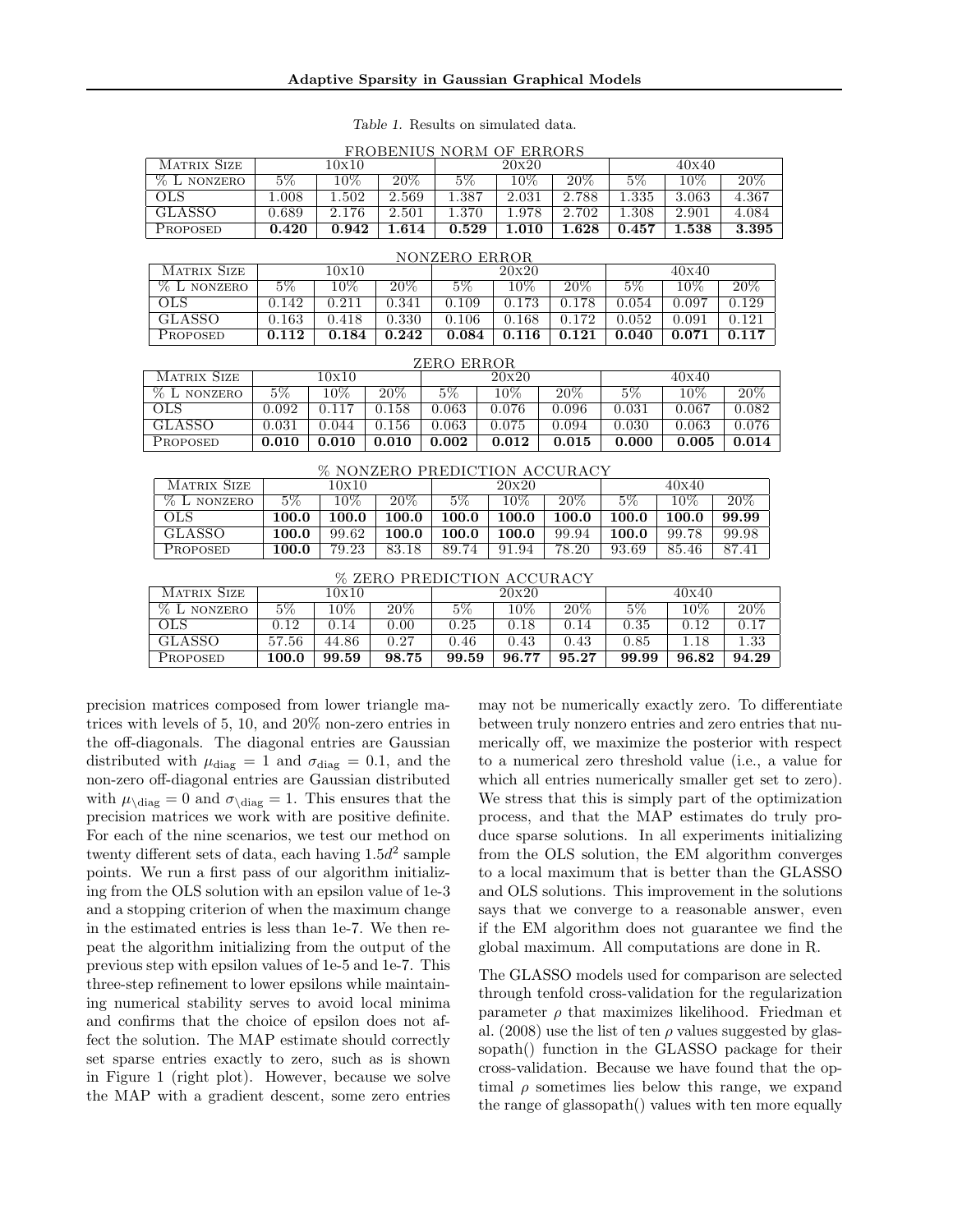spaced  $\rho$  values starting from 1e-4 to the minimum glassopath() value to make sure that the optimal  $\rho$  is within range.

The first metric we use to rate the performance of our proposed method is the Frobenius norm of the difference of the estimations from the true  $\Omega$ , i.e., the root mean squared error,  $\|\Omega-\hat{\Omega}\|_F$ . We also split this error to see how much of it results from what should be zero versus nonzero terms in the true Ω. With the threshold that maximizes the MAP estimate, we then calculate the percentage of zero entries in the true solution our method identifies correctly. The results have been averaged over the twenty different trials from each scenario and are summarized in Table 1.



Figure 2. Comparison of specificity/sensitivity of our method (red dots) to the ROC for GLASSO (black curves) on the 40x40, 5% nonsparse, synthetic data (20 random data sets). Correctly detected sparse entries are considered true positives.

From the results, we can see that our method has the best performance in terms of errors and zero prediction in all scenarios, whereas GLASSO tends to fail especially in denser and larger matrices. The bias from the Laplace prior in GLASSO shrinks entries that should be nonzero as described in Section 2.2, whereas our method mitigates this bias for large entries. This can be seen in the comparison of the nonzero errors, where in some cases of the experiment, GLASSO has a higher nonzero error than the OLS estimate. For the error and prediction accuracy of zero entries, our method performs the best by far. It is known that cross-validation parameter selection for  $\rho$  in GLASSO is overly-conservative, i.e., it does not strongly induce sparsity, which can be seen in the poor performance for GLASSO on zero prediction and zero entry error. Another reason for GLASSO's poor performance is that for even only moderately dense matrices, crossvalidation yields  $\rho$  values very close to 0, and thus gives results near that of the OLS, as can be observed in the similar zero error rates between OLS and GLASSO for the denser matrices. Because of our hierarchical prior that adaptively induces sparsity, our method is able to consistently predict with mid-90% accuracy the zero entries in  $\Omega$  across the various sparsity scenarios. In the nonzero accuracy numbers, GLASSO is consistently close to 100%, but this is because its overlyconservative sparsity finds far too many entries to be nonzero. We note that a large majority of the entries in the matrices are zero, so the zero accuracy contributes more to the overall accuracy. Figure 2 shows ROC curves for GLASSO generated by varying the sparsity parameter  $\rho$ . Our method achieves higher specificity/sensitivity than GLASSO, over all parameter values.

#### 3.2. Cell Signaling Data

To show how our method works on real-world data, we run our algorithm on the protein signaling dataset from (Sachs et al., 2005). This is the same dataset analyzed in (Friedman et al., 2008). The  $d = 11$  protein dataset has  $n = 7466$  samples. In both GLASSO and our proposed method, the likelihood term dominates the prior because of the large sample size. We find that the optimal  $\rho$  for running GLASSO on all of the data is 0, which is what Friedman et al. (2008) have reported. Therefore, OLS, GLASSO, and our proposed method produce almost identical results.

The estimated graph presented in (Sachs et al., 2005) is conventionally accepted by biology experts. A more interesting experiment is to train on smaller data samples and test whether GLASSO and our proposed method would yield estimates similar to what biologists expect, keeping in mind that Sachs' directed graph with only binary values may not be an exact ground truth for direct comparison. Sachs' graph contains 43 edges and 78 pairs of nodes without edges.

We train both GLASSO and our method on samples of 200 points. Averaging over 100 runs, we calculate the percentage of zero and nonzero entries in agreement between the Sachs' model and both GLASSO and our proposed model. For our method, we repeat the same three-step epsilon refinement procedure that we do for synthetic data experiments with epsilon down to 1e-9 because the entries in the precision matrix of the cell signaling data are much smaller by a factor of 1/1000. For GLASSO, we do leave-one-out cross-validation (LOOCV) on the subsample over the range of  $\rho$  from glassopath augmented with ten evenly spaced values from 1e-4 to the minimum glassopath value to find the optimal  $\rho$ . Also, as we do with the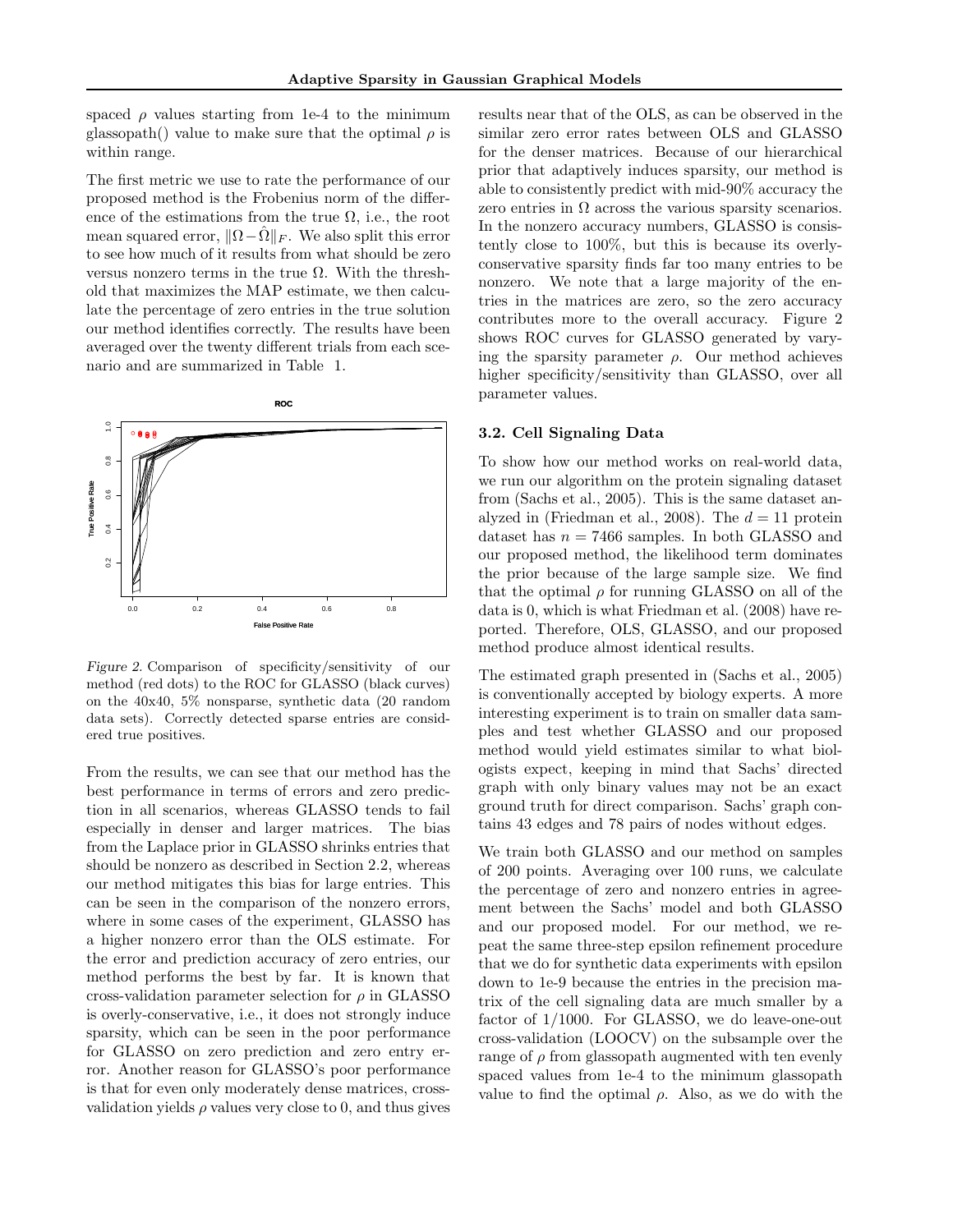|               | $%$ ZERO<br>PREDICTION<br><b>ACCURACY</b> | % NONZERO<br>PREDICTION<br><b>ACCURACY</b> | <b>% OVERALL</b><br>PREDICTION<br><b>ACCURACY</b> |
|---------------|-------------------------------------------|--------------------------------------------|---------------------------------------------------|
| <b>GLASSO</b> | 34.576%                                   | 77.418%                                    | 49.800\%                                          |
| PROPOSED      | 71.512%                                   | 68.744%                                    | 70.527%                                           |

Table 2. Results on zero and nonzero entry prediction of cell signaling data.

simulated data experiment, to account for numerical error we apply a threshold of delta according to the maximum posterior. We also try this for GLASSO, but GLASSO's optimization attains its maximum posterior with no thresholding necessary. We note that the results from GLASSO are not symmetric positive definite. The average relative difference between corresponding off-diagonal entries is 19%, calculated by  $(\hat{\Omega}_{ij} - \hat{\Omega}_{ij}^T)/(\hat{\Omega}_{ij} + \hat{\Omega}_{ij}^T).$ 

For calculating the prediction accuracies relative to Sachs' model, we convert the MAP estimates for GLASSO and our method into binary matrices where all nonzero entries are coded into ones. The prediction accuracies of the zero and nonzero entries for both methods are displayed in Table 2, along with the combined prediction accuracies for all entries of the precision matrix. The results are consistent with the accuracy rates from synthetic experiments. Our proposed method performs much better than GLASSO with the zero prediction but slightly worse with the nonzeros. We observe that for GLASSO the crossvalidation can at times choose a model with a  $\rho$  very close to zero, resulting in a precision matrix that is not sparse. Overall, our proposed method gives estimations with higher similarity to the conventionallyaccepted graph from (Sachs et al., 2005).

Because of the large sample size in the full set of data, the OLS precision matrix based on the entire dataset is a good approximation to the true precision matrix. The fit of the models to the left-out test data is measured by the Gaussian log-likelihood,  $\ell(\bar{\Omega}|x_{\text{test}})$ . Another experiment we do is to calculate as a measure of the error rate the Frobenius norms of the differences between the OLS precision matrix based on the entire dataset and the estimated models trained from subsampling via GLASSO and our method. Again, we use the three-step epsilons up to 1e-9 for our method and do LOOCV for GLASSO over the same range of  $\rho$ as the previous cell data experiment. Results are averaged over twenty trials. Table 3 shows these results.

|                 | LIKELIHOOD   | <b>FROBENIUS</b><br>NORM OF ERROR |
|-----------------|--------------|-----------------------------------|
| OLS             | $-4.47319E5$ | 5.60782E-3                        |
| <b>GLASSO</b>   | $-4.48852E5$ | 5.12098 <sub>E</sub> -3           |
| <b>PROPOSED</b> | -4.45147e5   | 5.06741e-3                        |

Table 3. Likelihood test from cell signaling data.

Compared to OLS and GLASSO, our method has a higher likelihood and a lower norm difference from the OLS precision matrix from all of the dataset.

#### 4. Conclusions

In this paper, we have introduced a hierarchical Bayesian model for the estimation of a sparse precision matrix in a Gaussian graphical model. The primary advantage of our approach, in comparison to the commonly used  $L^1$  penalty methods, is the ability of our model to adapt to different levels of sparsity without the need for parameter tuning. In fact, this adaptive sparsity proved to give much improved structure learning (zero identification) over GLASSO with optimal sparsity parameter chosen by cross-validation in experiments on simulated data. In addition, we showed that the estimated coefficients from the proposed model do not suffer from the same bias problems that  $L^1$  penalties display.

There are several avenues for future work. First, it would be nice to understand what theoretical guarantees can be derived from the proposed hierarchical model, e.g., asymptotic consistency. To the best of our knowledge, this has not been worked out for such priors even in the regression case. Such guarantees do exist for  $L^1$ -penalized likelihoods. Finally, we expect that the true benefits of our proposed model will be evident in applications where the dimension is much greater than the sample size, for example, in genetics analysis and in identifying functional brain networks.

# Acknowledgments

This work was supported by NIH/NIMH Grant Number R01MH084795.

#### References

Andrews, D. F. and Mallows, C. L. Scale mixtures of normal distributions. Journal of the Royal Statistical Society, 36(1):99–102, 1974.